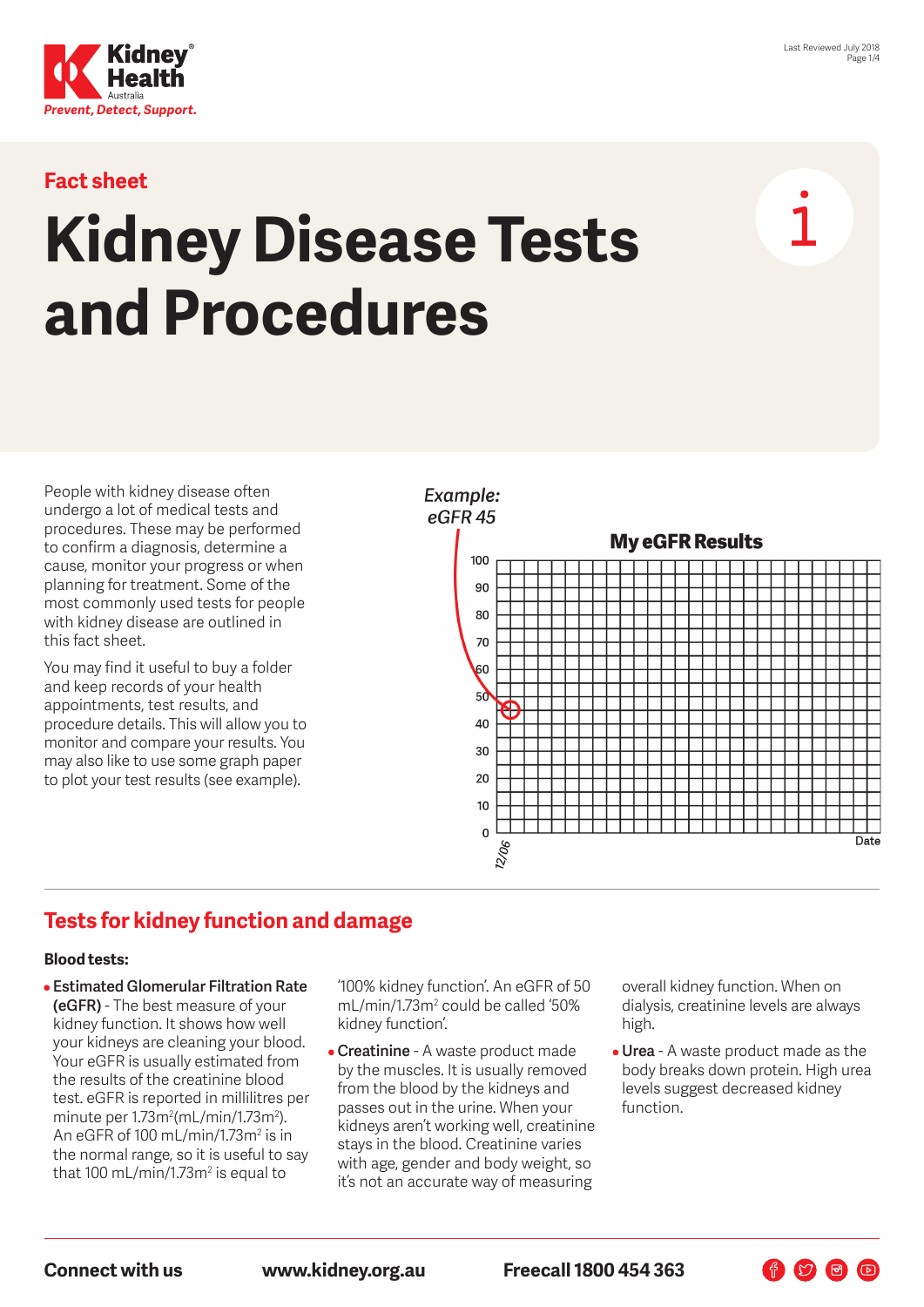#### **Urine tests:**

- **Albumin:Creatinine Ratio (ACR)**  Used to measure the amount of albumin (a kind of protein) that leaks into your urine when your kidneys are damaged. A small or 'micro' amount of albumin in the urine is called microalbuminuria, and a larger, 'macro', amount is called macroalbuminuria.
- **Urinalysis**  The examination of your urine sample to detect medical conditions like kidney and liver disease, diabetes and urinary tract infections. This can be a visual examination for colour and clearness. A chemically treated strip or dipstick is used to test for pH, sugar (glucose), blood, bacteria,

• **Glycosylated haemoglobin (HbA1c)**  A test that measures the amount of glycosylated haemoglobin in the blood. Glycosylated haemoglobin is a molecule in red blood cells that attaches to glucose. There are higher levels of glycosylated haemoglobin if you have more glucose in your blood. or waste products. A urine sample can be sent to a laboratory for examination under a microscope or to grow a culture (sample test) if an infection is suspected.

## **Tests for diabetes**

• **Glucose** - Blood glucose monitoring is a measurement of glucose (sugar) in the blood. Values can vary depending on physical activity, meals and insulin (hormone) management. When you have diabetes your glucose levels are raised.

## **Tests for heart health**

**Blood pressure:** The pressure of the blood in the arteries as it is pumped around your body by the heart. Blood pressure is recorded as two numbers, for example 140/90 mmHg. The higher number indicates the pressure in the arteries as the heart squeezes out blood during each beat. This is called the systolic blood pressure. The lower number indicates the pressure as the heart relaxes before the next beat. This is called the diastolic blood pressure.

#### **Blood tests:**

- **Cholesterol**  A naturally-occurring, waxy substance made by the body. It is an essential building block of cell membranes, hormones and vitamin D. Too much cholesterol in the blood can cause clogging of the arteries leading to heart disease.
- **Low-density lipoprotein (LDL) cholesterol** - Known as the "bad" cholesterol. The higher the amount of LDL cholesterol, the higher the risk of heart disease.
- **High-density lipoprotein (HDL) cholesterol** - Known as the "good" cholesterol. The lower the amount of HDL cholesterol, the higher the risk of heart disease.
- **Triglycerides**  The most common type of fat stored in your body. A high level of triglycerides in your blood can increase your risk of heart disease.

## **Tests for vitamin and mineral levels**

- **Potassium (K)**  A mineral found in many foods. If your kidneys are healthy, they remove extra potassium from the blood. If your kidneys are damaged, the potassium level can rise and affect your heart. A low or high potassium level can cause an irregular heartbeat.
- **Sodium (salt, Na+)**  A substance which together with chloride makes up common salt. High levels of sodium can raise your blood pressure and may indicate dehydration.
- **Calcium (Ca)**  Needed for healthy bones and teeth. Most of the cells in the body need calcium to work properly. Raised calcium levels may cause headaches, nausea, sore eyes, aching teeth, itchy skin, mood changes and confusion.
- **Phosphate (PO<sub>4</sub>)** A mineral which together with calcium keeps your bones strong and healthy. Too much phosphate causes itching and pain in the joints, such as the knees, elbows and ankles. When the kidneys

are not functioning properly, high levels of phosphate build up in the blood.

• **Vitamin D** - A vitamin that is made in your skin after the exposure to the sun. The kidneys change (activate) Vitamin D so that your body can use it.

 $\begin{picture}(60,6) \put(0,0){\line(1,0){10}} \put(15,0){\line(1,0){10}} \put(15,0){\line(1,0){10}} \put(15,0){\line(1,0){10}} \put(15,0){\line(1,0){10}} \put(15,0){\line(1,0){10}} \put(15,0){\line(1,0){10}} \put(15,0){\line(1,0){10}} \put(15,0){\line(1,0){10}} \put(15,0){\line(1,0){10}} \put(15,0){\line(1,0){10}} \put(15,0){\line(1,$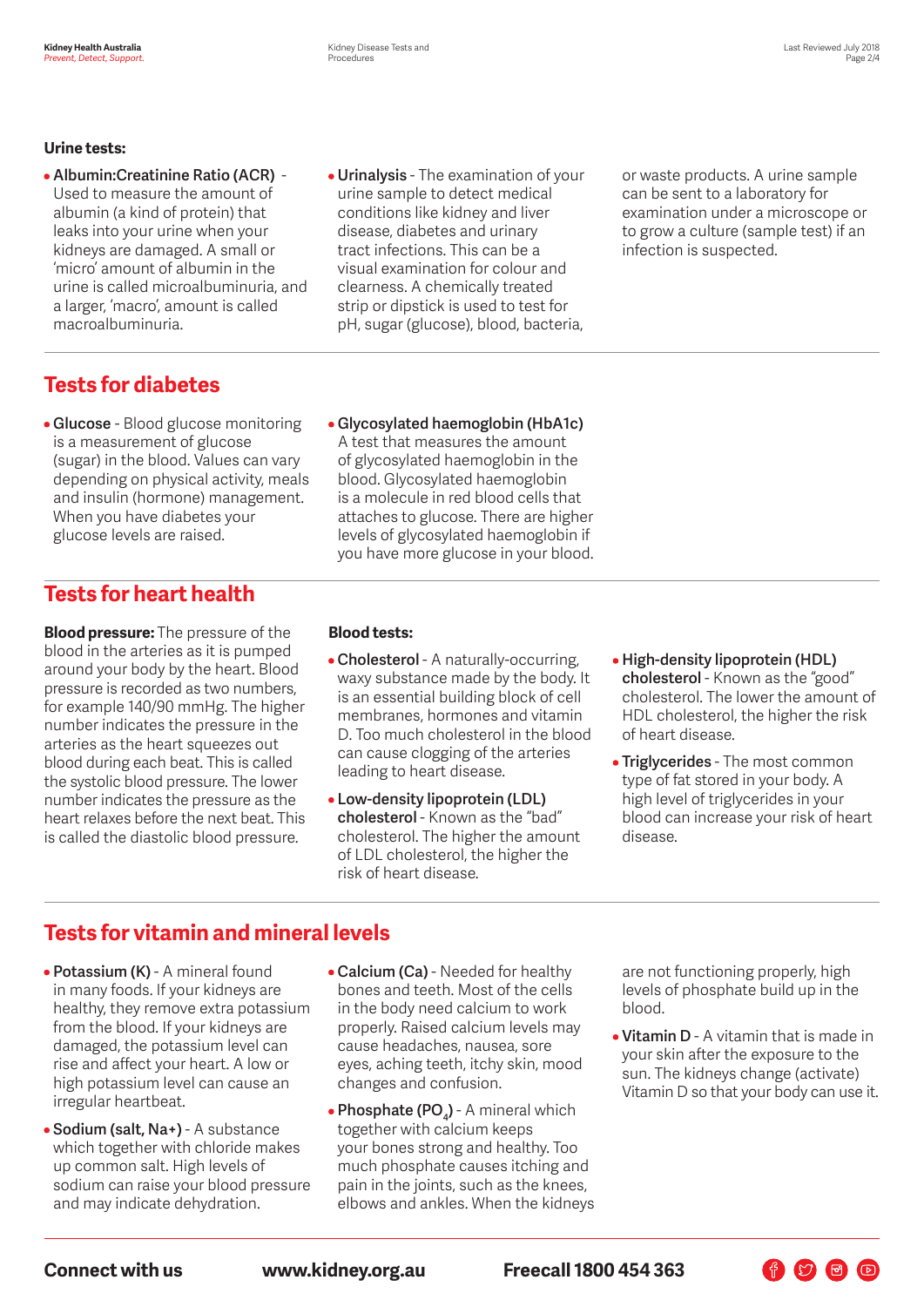## **Tests for anaemia**

- **Haemoglobin (Hb)**  The oxygencarrying part of red blood cells that gives them their red colour and transports oxygen around the body. Low haemoglobin levels indicate low red blood cell count.
- **Haematocrit (Hct)**  A measure of the percentage of blood made up of red blood cells. Low numbers of red blood cells leads to anaemia.
- **Transferrin saturation (TSAT)**  The percentage to determine your iron status. Low transferrin saturation percentage can suggest iron deficiency.
- **Vitamin Ferritin**  A protein that is measured to determine how much iron your body is storing. Low levels can lead to iron deficiency.

# **Tests for hormones**

• **Parathyroid hormone (PTH)** - Helps control calcium, phosphorus, and vitamin D levels within the blood and bone. Kidney failure can cause the parathyroid glands to produce too much PTH.

# **Imaging tests**

- **X-ray**  An examination used to create images of your internal organs and bones to help diagnose conditions or diseases.
- **Ultrasound**  An imaging procedure that uses sound waves to show the structure of your organs.
- **Computerised Tomography (CT) Scan or Magnetic Resonance Imaging (MRI)** - An imaging procedure that uses special x-ray equipment to create a series of detailed pictures or scans of your tissues and organs. You may be asked to drink a liquid containing a positive contrast material, or 'dye', which allows the radiologist to see the kidneys more clearly.
- **Kidney biopsy**  A procedure where a needle is passed through your skin into the kidney in order to remove a small piece of kidney tissue for examination under a microscope. Local anaesthetic is used, so it is a relatively painless procedure.
- **Fistulagram**  Used to check fistula function. A needle is placed in your fistula and dye is injected into your fistula to allow structure to show up on your x-ray.
- **Cystoscopy**  A test that uses a thin, flexible, tube-like telescope called a cystoscope to view the inside of the bladder and some parts of the kidney.
- **Radionuclide scan**  A small amount of radionuclide (a chemical which releases a type of radioactivity called gamma rays) is put into your body, usually by an injection. After a few hours, a special camera views the gamma rays and turns them into pictures. The pictures can show if your kidneys are damaged or scarred.

 $\begin{picture}(160,17)(-10,17)(-10,17)(-10,17)(-10,17)(-10,17)(-10,17)(-10,17)(-10,17)(-10,17)(-10,17)(-10,17)(-10,17)(-10,17)(-10,17)(-10,17)(-10,17)(-10,17)(-10,17)(-10,17)(-10,17)(-10,17)(-10,17)(-10,17)(-10,17)(-10,17)(-10,17)(-10,17)(-10,17)(-10,17)(-10,1$ 

# **Consent for medical tests**

You need to give consent for any medical test. However, consent for a test can simply mean cooperating, e.g. holding out your arm for your blood pressure to be taken. This is called informal, inferred or implied consent.

If a test is invasive, carries a particular risk, or may have implications for therapy and management, then you may be asked to provide written informed consent before the test is performed. You will be provided with an information sheet outlining the details of the procedure and the risks involved. You will then be asked to sign a form confirming that you agree to the procedure being performed.

It is important that you take your time when reading the consent form. Make sure you understand all the words and descriptions, and don't hesitate to ask for more information if you need it or have any concerns. If English is not your first language and you are unsure about what you have been told, ask for an interpreter to be with you or discuss the tests with a doctor who speaks your first language.

See the *Make the most of your visit to the doctor fact sheet* for suggestions on how to prepare for visits with your healthcare team.